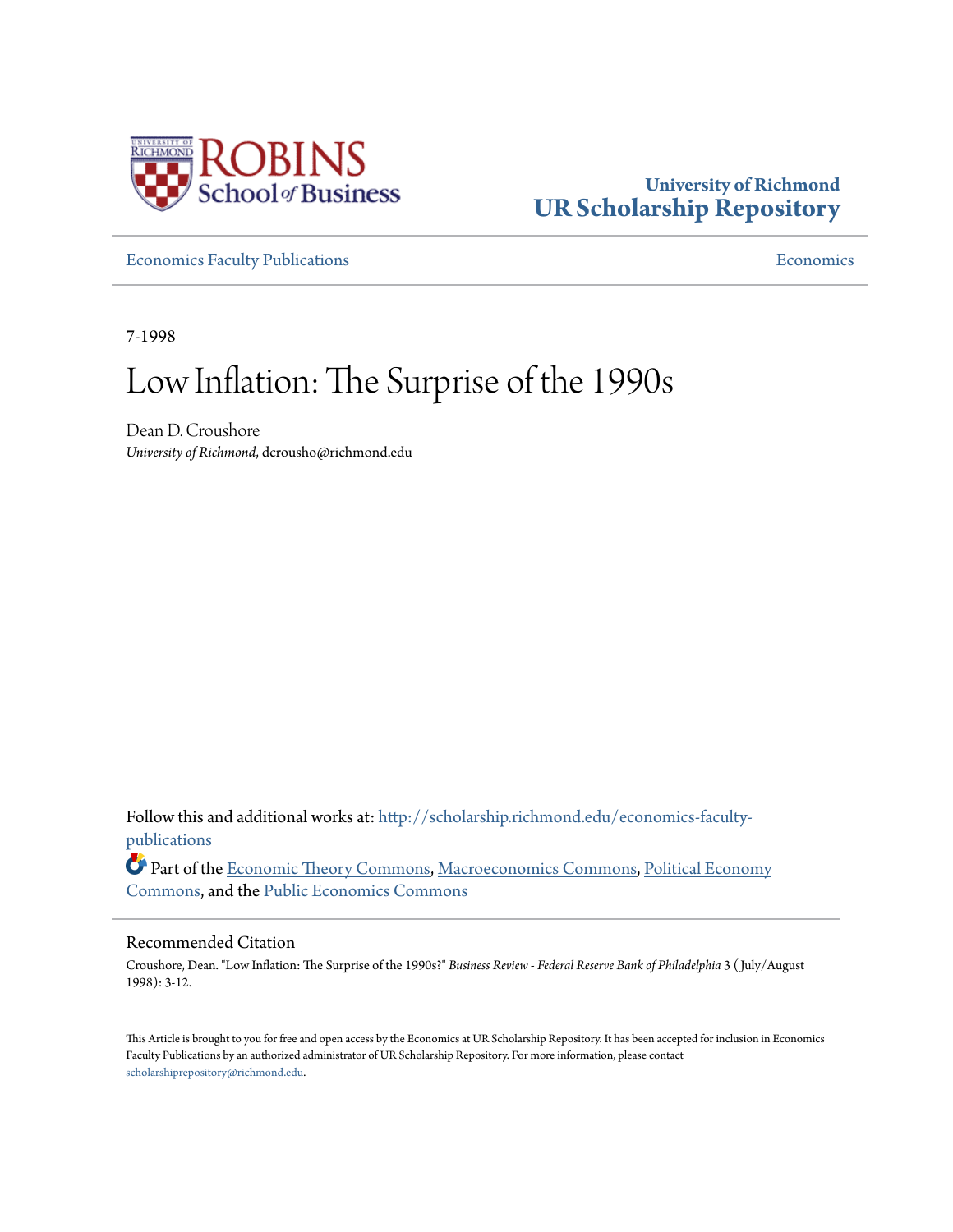# **Low Inflation: The Surprise of the 1990s**

*Dean Croushore\**

**O**ver the past six years, inflation has been stable or declining in the United States. But over that period, economic forecasters continually predicted an upturn in inflation that never materialized. Is inflation now behaving differently than it did in prior decades? Or are the forecasters using inadequate models?

The persistent errors in the forecasts of in-

flation are disturbing. Forecasters had done an outstanding job of projecting inflation prior to the 1990s, as I described in my 1996 article, "Inflation Forecasts: How Good Are They?" Statistical tests discussed in that article verify that over a long period, forecasts of inflation were unbiased. So the recent, persistent overprediction of inflation is unusual.

Why should we be concerned about bad inflation forecasts? For one thing, the private sector uses inflation forecasts in a number of ways, from businesses that print catalogs showing their prices, to lenders who set interest rates

<sup>\*</sup>Dean Croushore is an assistant vice president and economist in the Research Department of the Federal Reserve Bank of Philadelphia. He is also head of the department's macroeconomics section.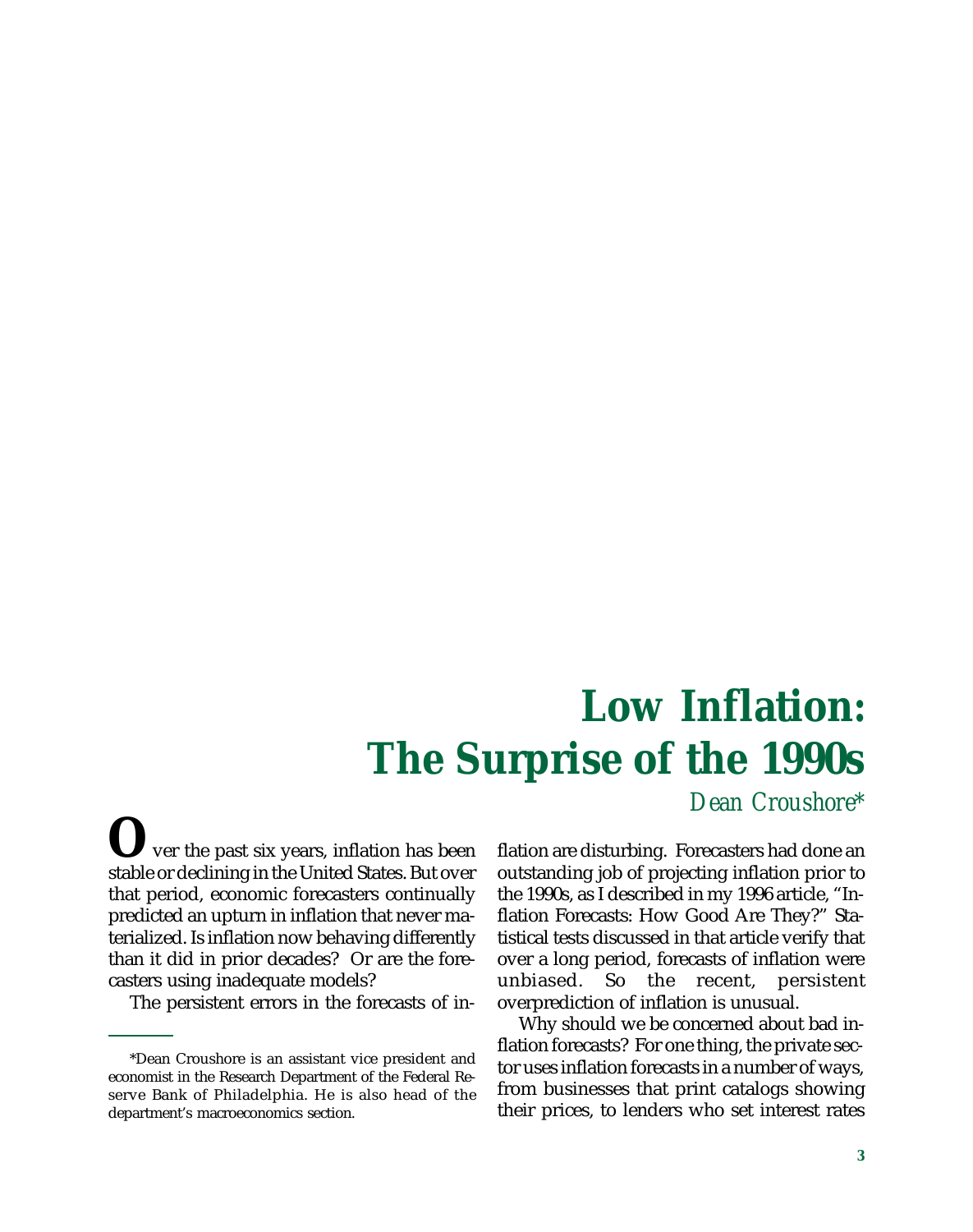depending on what they think inflation will be in the future. If those inflation forecasts aren't very good, businesses and lenders will set prices incorrectly, and such a mistake may be costly to them and their customers.

In addition, inflation forecasts provide important information to policymakers who are formulating monetary policy today. If forecasts indicate a rise in inflation (if policy doesn't change), policymakers may wish to tighten monetary policy now to keep inflation from rising. Looking at forecasts helps policymakers address the problem that monetary policy actions affect the economy with a lag: actions today affect the inflation rate one to two years from now. So basing policy actions on forecasts would be desirable *if* the forecasts were accurate. Unfortunately, the persistent errors in the forecasts of inflation cast doubt on the value of using those forecasts as a basis for making policy.

Given the potential importance of inflation

forecasts for policymakers and the good track record of forecasters prior to the 1990s, what explains the erroneous forecasts of the last six years? Has something changed in the way forecasters make their predictions? Or has the inflation process itself changed?

#### **RECENT INFLATION AND FORECASTS**

**Inflation Has Been Surprisingly Stable . . .** Perhaps the most remarkable aspect of the economic expansion that's been going on since 1991 is that the inflation rate held fairly

steady for several years and has been declining recently (Figure 1).<sup>1</sup>

The fact that the inflation rate has not risen over the period shown in the figure is unusual, at least when compared to recent experience. Only two other economic expansions since World War II lasted at least six years (1961 to 1969 and 1983 to 1990), and in both, inflation was accelerating significantly by the sixth year. In the 1961-69 expansion, the average annual inflation rate rose from 1 percent in 1961 to about 3 percent in 1967 and to more than 5 per-

<sup>1</sup>The figure shows the percentage change in the Consumer Price Index for All Urban Consumers (CPI-U), which is the most commonly forecasted measure of consumer prices. It is averaged over a year to give a better picture of the trend in inflation, since inflation data vary a lot from month to month. The data points are four-quarter-ahead moving averages; for example, the data point plotted for 1991Q2 is the inflation rate in the CPI-U from 1991Q2 to 1992Q2.

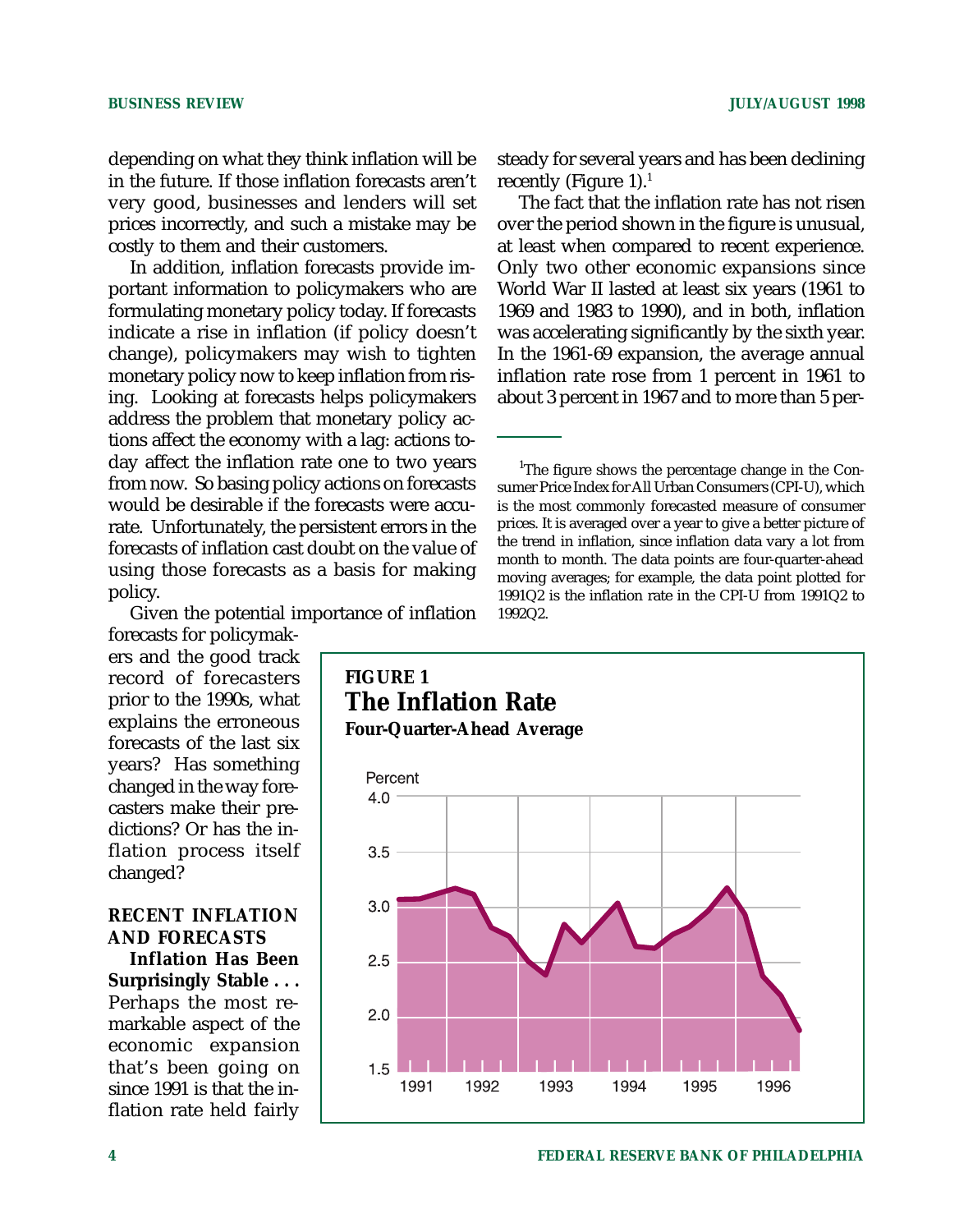cent in 1969. In the 1983-90 expansion, inflation rose from 3 percent in 1983 to about 5 percent in 1990. But since the current economic expansion began in 1991, inflation has remained remarkably steady, about 3 percent or less.

**. . .But Forecasters Predicted That Inflation Would Rise.** Over the past six years, forecasters have predicted an uptick in inflation, but they've been consistently wrong. The typical forecast during this expansion held that inflation would creep up by about one-half of a percentage point over the coming year, for example, from 3 to 3.5 percent.

Comparing forecasts of inflation since the current expansion began with actual inflation shows how persistently the forecasters have missed the mark (Figure 2). To interpret the figure, look at the values for the second quarter of 1991 (where the "Forecast" and "Actual" lines begin). The value shown (3.8 percent) on the "Forecast" line is the inflation forecast made in the second quarter of 1991 for the average inflation rate from that date to the second quarter of  $1992.<sup>2</sup>$  The value shown (3.1 percent) on the "Actual" line is the actual inflation rate from the second quarter of 1991 to the second quarter of 1992.

The line showing the actual inflation rate is almost always below the line showing the forecast, which means forecasters persistently predicted a rise in the inflation rate that never materialized. The average forecast error (the forecast of the inflation rate minus the actual inflation rate) is about 0.4 percentage points. Actual inflation was 2.9 percent on average, while the forecast of inflation was 3.3 percent on average.<sup>3</sup>

Examining the quarterly pattern of the forecasts in more detail shows even more clearly that forecasters expected inflation to rise. A typical example can be seen in the forecast that was made in the second quarter of 1992 (Figure 3).

2 The forecasts come from the *Survey of Professional Fore-*



*casters*, a quarterly survey produced by the Federal Reserve Bank of Philadelphia that covers a wide variety of macroeconomic variables, including consumer price inflation. The participants are forecasters on Wall Street, at banks, at corporations, and in consulting firms. For more details on the survey, see my 1993 article, "Introducing: The Survey of Professional Forecasters," or visit the Philadelphia Fed's Web site at 'http:// www.phil.frb.org/econ/spf/ spfpage.html'.

<sup>3</sup>The only time the forecast was below actual inflation occurred in 1995Q4 and 1996Q1, because unexpectedly high increases in food and energy prices in 1996 caused the actual inflation rate to exceed the forecast. But in every other quarter, the forecast exceeded the actual inflation rate.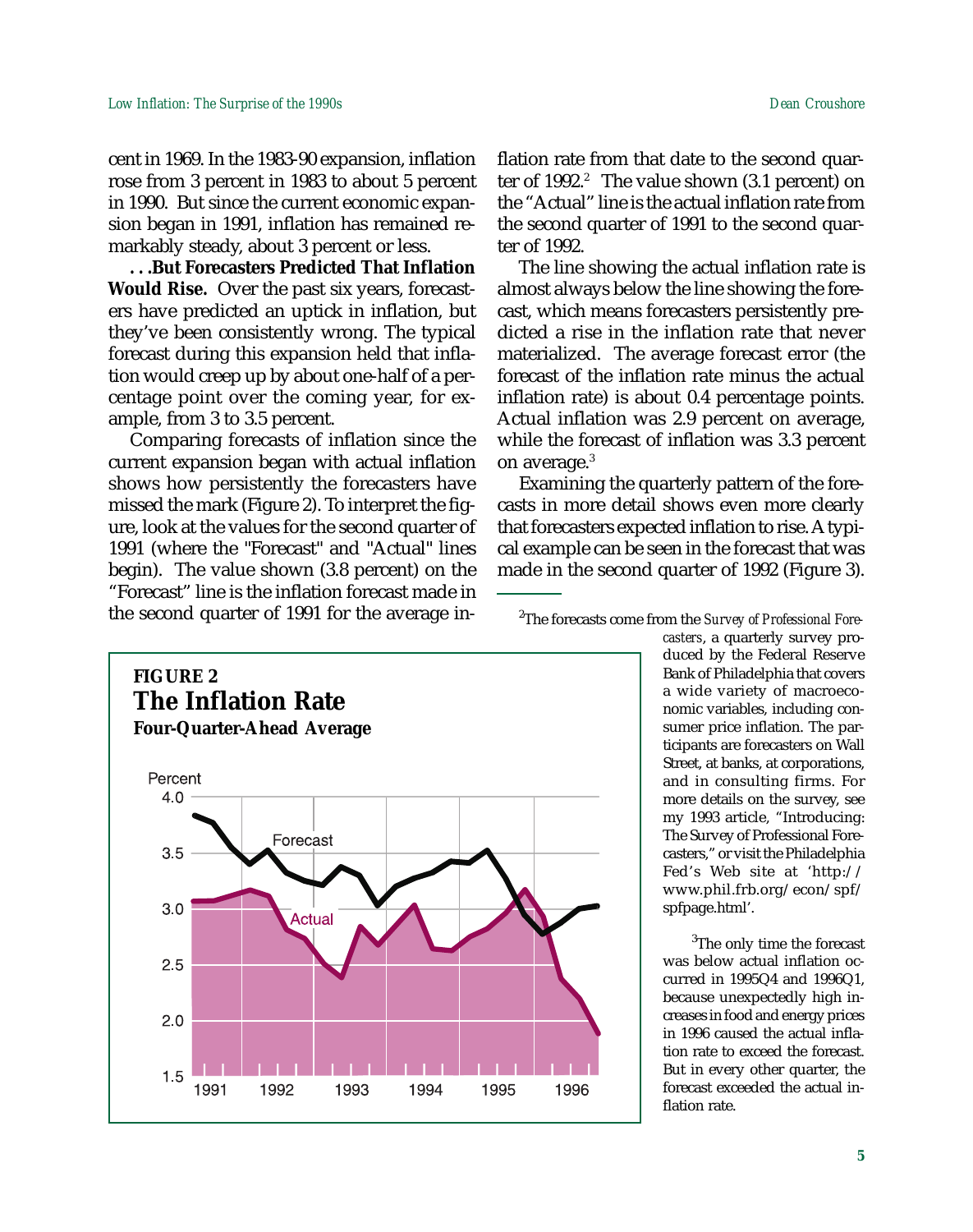

In this diagram, the points plotted are the median forecasts for the inflation rate for the current quarter (1992Q2) and each of the next four quarters, compared with the actual inflation rate in each quarter. The figure shows that inflation, which had been 2.7 percent in the first quarter of 1992, was expected to rise gradually over time. The forecasters thought inflation would be 3.3 percent in 1992Q2, 3.35 percent in 1992Q3, 3.5 percent in 1992Q4, 3.55 percent in 1993Q1, and 3.7 percent in 1993Q2. In fact, inflation turned out to be lower than forecast in every quarter except 1992Q4.

#### **WHY WERE THE FORECASTS SO HIGH?**

We can't know for sure why forecasts for inflation have been consistently too high in the 1990s. To determine possible reasons, let's look at four different methods for forecasting inflation to see what forecasters might have missed: (1) the cost model, in which increases in the

costs of producing goods translate into higher prices; (2) historical correlations, in which forecasters look at how inflation typically moves over the course of the business cycle; (3) demand-side and supplyside models, in which forecasters examine changes in aggregate demand and supply to determine their impact on inflation; and (4) the monetary model, in which inflation is directly affected by the degree of tightness of monetary policy.

**The Cost Model.** One method of forecasting inflation is to examine the cost of producing

goods. According to this theory, if production costs begin to grow at a faster rate, firms pass on the higher costs in the form of higher prices of goods, and the inflation rate increases. The question then is, what causes production costs to rise faster? One explanation is based on an economic construct called the Phillips curve, which relates inflation to unemployment. When labor markets get tight—that is, there aren't many qualified workers available—firms increase wages more rapidly, and the cost of producing goods rises faster. This theory leads to the notion that the economy has a natural rate of unemployment, or a non-acceleratinginflation rate of unemployment (NAIRU). The Phillips curve model suggests that when the nation's unemployment rate is less than the natural rate, inflation will rise. Similarly, if unemployment rises above the natural rate, inflation will decline.

With this type of model, it's clear why fore-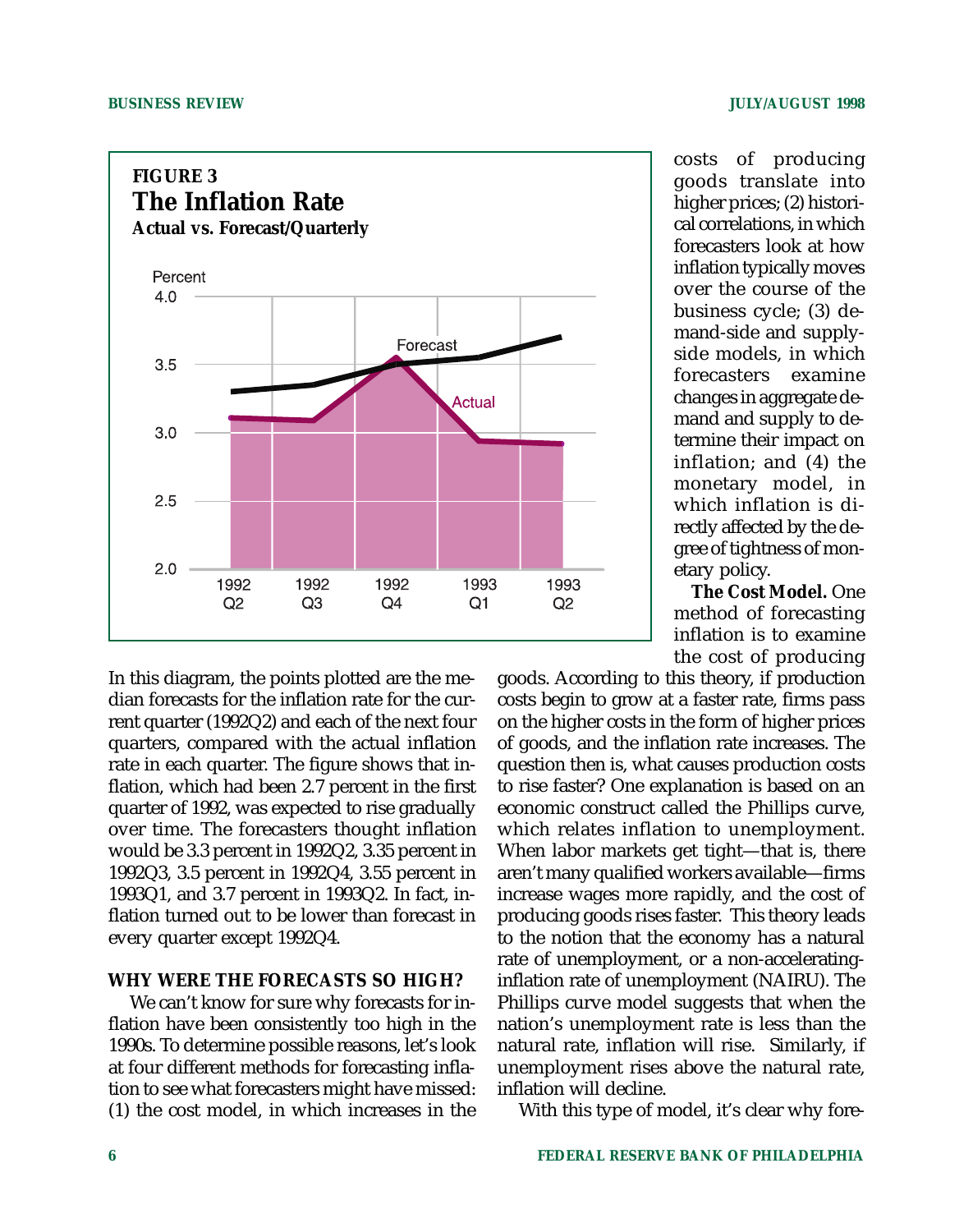casters were predicting that inflation would rise from 1994 on (though not before that). Most estimates in the early 1990s set the natural rate of unemployment at about 6 percent. The unemployment rate fell below that level in 1994. Consequently, many forecasters became alarmed about the prospects of a rise in inflation at that time. But the unemployment rate continued to decline. After averaging 6.1 percent in 1994, it fell to an average of 5.6 percent in 1995, then to 5.4 percent in 1996, and it was below 5.0 percent through most of 1997. Those forecasters who used a Phillips curve model thus produced forecasts of an increasing inflation rate.

However, as inflation continued to be benign, forecasters began to rethink their views on the natural rate of unemployment. They observed both low inflation and significant changes in the labor force, which made them realize that the natural rate of unemployment was probably less than 6 percent. So, over time, a number of forecasters have lowered their estimate of the natural rate of unemployment, and they are no longer predicting as large a rise in inflation.4

The fact that forecasters began to change their views about the level of the natural rate of unemployment led economists Doug Staiger, Jim Stock, and Mark Watson to investigate how the natural rate should be estimated. In their paper "The NAIRU, Unemployment, and Monetary Policy," they found that estimates of the natural rate are quite imprecise. A forecaster has no more basis for using an estimate of the natural rate of unemployment of 6 percent than one of 5.5 percent. The natural rate may be somewhere in that neighborhood, but those estimates could easily be off by a percentage point or more.

How does uncertainty about the natural rate of unemployment affect the models of the Phillips curve that forecasters use? If something happens in the economy that reduces the natural rate, but the forecasters are unaware of this event, their models will use too high a value for the natural rate. As the unemployment rate drops below their estimate of the natural rate, forecasters may think inflation will rise, but they would be wrong.

What factors might have caused the natural rate of unemployment to decline? One notable feature of the 1990s is an increased willingness by corporations to lay off workers, especially at the managerial level (for evidence, see the article by Rob Valletta). This change, in turn, has affected workers' attitudes toward their jobs and led them to reduce demands for higher wages for fear of being "downsized." Such a change in attitude is likely to have reduced the natural rate of unemployment, since workers won't demand higher wages even when the unemployment rate is very low.

Thus, one explanation of the errors in forecasting inflation, at least since 1994, may be the failure of forecasters to modify their Phillips curve models of inflation to reflect a lower natural rate of unemployment.

One other major influence on firms' production costs that may also have played a role in the 1990s in keeping production costs down is the effort to control the cost of health benefits. While benefit costs rose much more rapidly

<sup>&</sup>lt;sup>4</sup>The natural rate of unemployment represents the unemployment rate when the economy is operating at full capacity. Two groups of people would still be unemployed in such a situation: (1) those who may not have the skills needed for employment (for example, people who have worked in an industry that's shrinking and who need additional training to get another job); and (2) those who are simply between jobs but unlikely to be unemployed for long. Both structural (the first case) and frictional (the second case) unemployment are necessary consequences of a growing economy in which there's always change and technical progress. The natural rate of unemployment can change whenever either structural or frictional unemployment changes. For example, the natural rate of unemployment rose in the late 1970s because the oil price shocks to the economy reduced the need for workers in industries, such as the auto industry, that depend on low oil prices.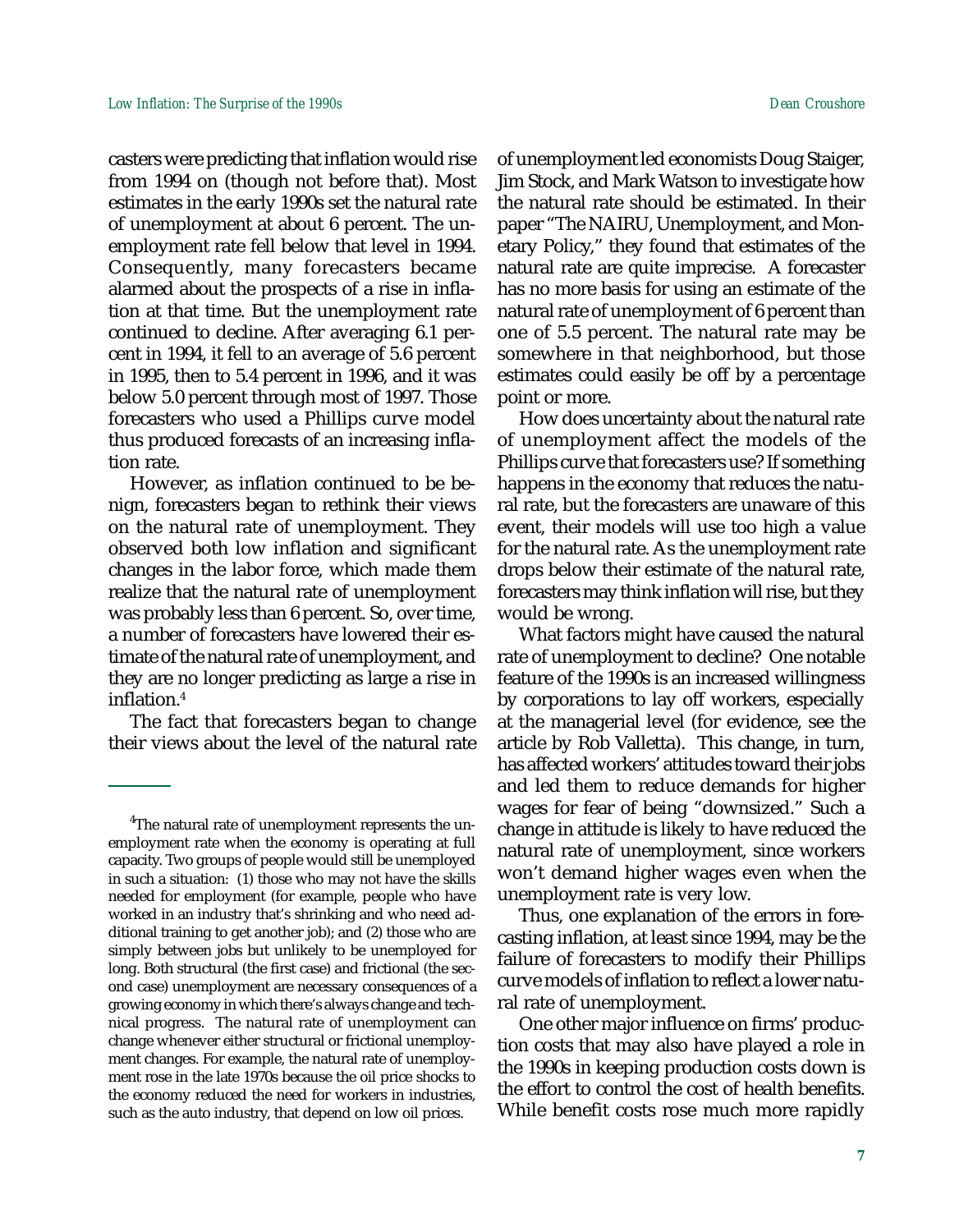than wages and salaries from 1988 to 1994, the situation has been reversed over the past three years, mostly because of changes in health benefits. So firms' costs haven't been rising as rapidly on the health-benefits front, thus putting less pressure on firms to raise prices. To the extent that forecasters haven't accounted for the decline in health costs, their inflation forecasts may be off the mark.

**Historical Correlations.** Some forecasting models are based on what many people assume to be a fact—that inflation tends to rise as expansions get longer. As we've already seen, in the long expansions of the 1960s and 1980s, inflation accelerated as time passed. As a result, many economists take it on faith that inflation rises as an economic expansion continues.

But just because our history contains two episodes in which inflation rose as the economic expansion continued doesn't mean it must always be so. Indeed, some recent empirical research challenges this notion. In a 1991 article, "The Cyclical Behavior of Prices," Tom Cooley and Lee Ohanian found many periods in U.S. history in which inflation didn't rise during expansions.5 In fact, they found that it isn't clear whether the best forecast is for inflation to rise or to fall during expansions. This research surprised many economists who had taken the rise of inflation during expansions as fact.6

This line of research makes it clear that if forecasters assume that inflation will rise as an economic expansion goes on, they are ignoring important evidence to the contrary. They need to look deeper and investigate the roles of supply and demand in the overall economy.

**Demand- and Supply-Side Factors.** The issue of whether an expansion is primarily driven by increases in demand or supply is crucial in determining what happens to inflation. Many inflation models suggest that inflation (or the increase in the inflation rate) depends on how fast the economy is growing relative to potential growth. So if the economy's potential growth rate changes, the economy can grow faster without higher inflation. What may have happened in the 1990s is that the potential growth rate of the economy increased, but forecasters didn't recognize it. As a result, they thought the economy was growing faster than it should have, so they thought inflation would rise.

One view of the economy holds that when demand outstrips supply at existing prices, prices are bid up to a higher level until demand equals supply. Thus, if supply is stable and some factor increases demand, we'd expect inflation to rise; if some factor reduces demand, we'd expect inflation to decline. Thus, it isn't really supply or demand alone that determines inflation, but a combination of the two.

In the 1990s, as the economy has grown faster than expected, forecasters may have thought that demand for goods was outstripping sup-

<sup>&</sup>lt;sup>5</sup>Examining the movement of inflation during expansions involves identifying cycles in inflation relative to its trend, which can be a tricky business. The idea is that if prices are growing 3 percent, on average, over time, we want to see if they're above or below their trend line in expansions. If the trend isn't stable over time, a number of alternative methods can be used to estimate the trend, but it isn't clear which method is best.

 $^6$ Not all economists believe that Cooley and Ohanian's research is the final word. First, Bankim Chadha and Eswar Prasad found evidence that inflation did rise, on average, during expansions. But their results depend on this tricky

business of taking out the trend, as discussed in footnote 5. John Judd and Bharat Trehan suggested that looking at simple correlations between inflation and output (as Cooley and Ohanian, as well as Chadha and Prasad, had done) is misleading. Using a simple example, they showed that such a correlation can't answer the question of whether inflation rises in expansions, because that correlation depends on the timing of the movements in output and prices, not their overall direction. Instead, a more detailed statistical analysis is needed, focusing on whether supply-side factors (what people produce) or demand-side factors (what people buy) are the dominant force in the expansion.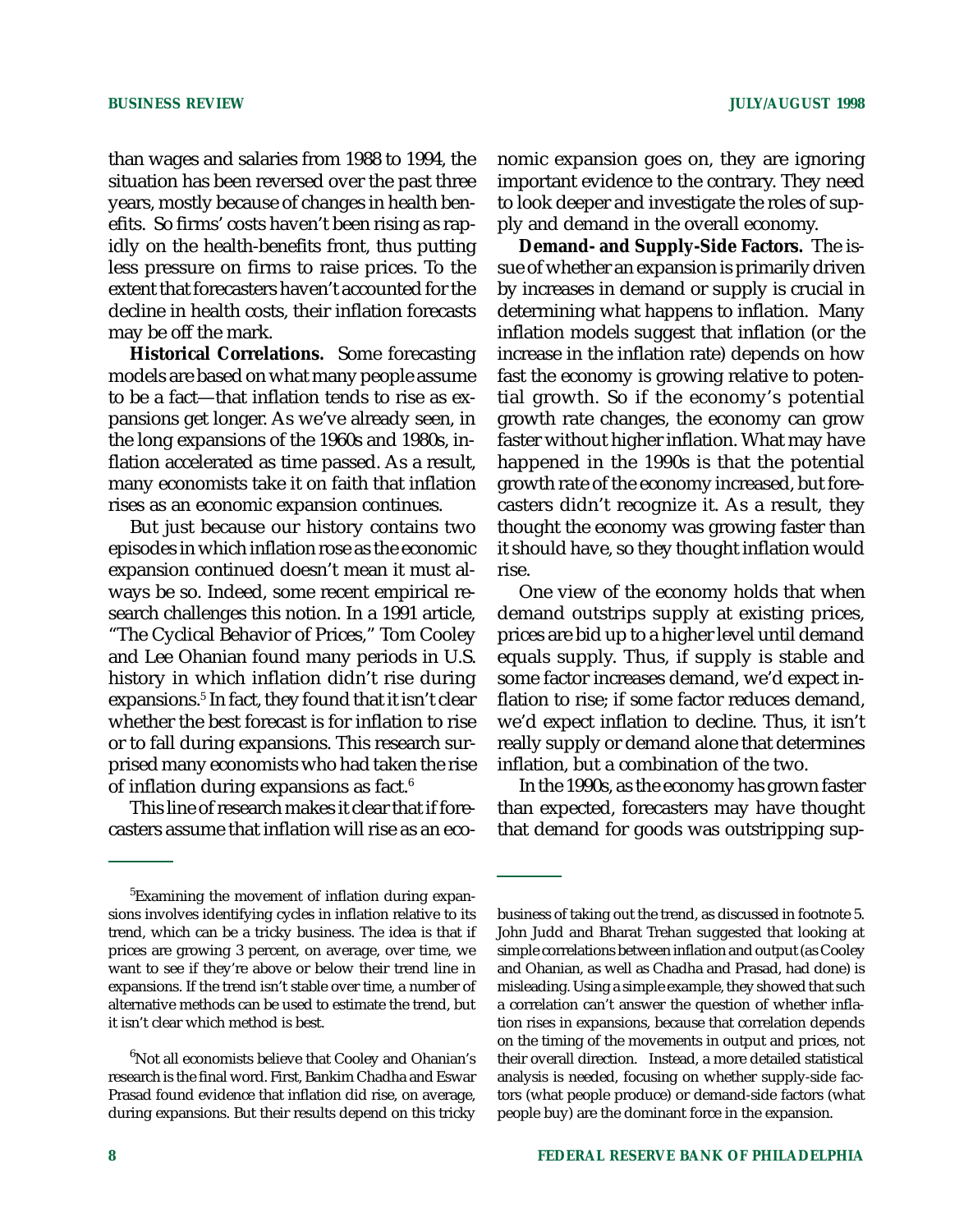ply, and thus they would expect an increase in the inflation rate. For example, many forecasters thought the economy would grow at a rate of 2 to 2.5 percent in 1995, 1996, and 1997. They were about right in 1995, when the economy grew 2 percent. But in 1996, the economy grew nearly 3 percent, and it grew nearly 4 percent in 1997. So forecasters may have thought that inflation was likely to increase over the past two years, since demand was outstripping supply. In fact, inflation declined between 1995 and 1997, so supply-side factors must have come into play.

The three most important supply-side factors are growth of the labor force, productivity, and foreign competition. All have changed in ways that increased supply in the mid-1990s.

As an example of a surprising change in the growth of the labor force, consider the welfare reform bill of 1996. This bill led to an increase in the labor force that carried over into 1997: people at the lower end of the income scale entered the workforce in increased numbers. An estimate by Mary Daly suggests that the welfare reform bill caused the labor force to increase by 300,000 within the first year.

Economists had been predicting that growth in the labor force would slow down beginning in 1996; some economists even predicted that the labor force would grow by less than 1 million people in 1996 and again in 1997. In fact, the rise in the number of people in the labor force exceeded 2 million and employment grew even more—over 2.5 million—in both years. This surprising growth in the number of people working was a major factor behind the fast pace of the economy in 1996 and 1997.

Another supply-side source of economic growth is productivity. As workers become more productive, the economy's output rises. A look at the statistics is discouraging, since our national income accounts show productivity growing at a rather slow rate over the past 20 years. But is it really growing that slowly? To the casual observer, productivity appears to be exploding, especially since computer technologies are making rapid advances. So why are the statistics on productivity so bleak?

One theory is that our official statistics mismeasure productivity growth. It's hard to calculate how valuable new computers are, and it's difficult to evaluate the improvement in productivity that a new, but expensive, piece of medical equipment generates. And it's nearly impossible to evaluate productivity gains in the service sector. How much more does a lawyer do now than she did 10 years ago? How much has her ability to investigate legal questions improved in the on-line age? Does her constant availability by pager and cell phone make her more productive for her clients?

Economists like Leonard Nakamura think that these measurement issues are of primary importance. In his 1997 article, "Is the U.S. Economy Really Growing Too Slowly? Maybe We're Measuring Growth Wrong," he argues that, in fact, the U.S. economy has been doing much better than the official statistics show. According to Nakamura, the government data overstate inflation and understate productivity and economic growth. Over the last 20 years, U.S. output and productivity growth may have been as much as two percentage points higher per year than the official statistics indicate. And the mismeasurement has been increasing in the last few years. If that's right, the economy should be able to grow rapidly without causing inflation.

A final supply-side factor comes from foreign competition. In the 1990s, U.S. firms, especially in the manufacturing sector, have competed in increasingly global markets. Increased competition from foreign firms may have caused firms to set their prices lower and reduced profit margins (compared with what they would have been in the absence of that competition).

In addition, since early 1995 the dollar has been rising, on average, against other currencies. The rise in the dollar reduces the price of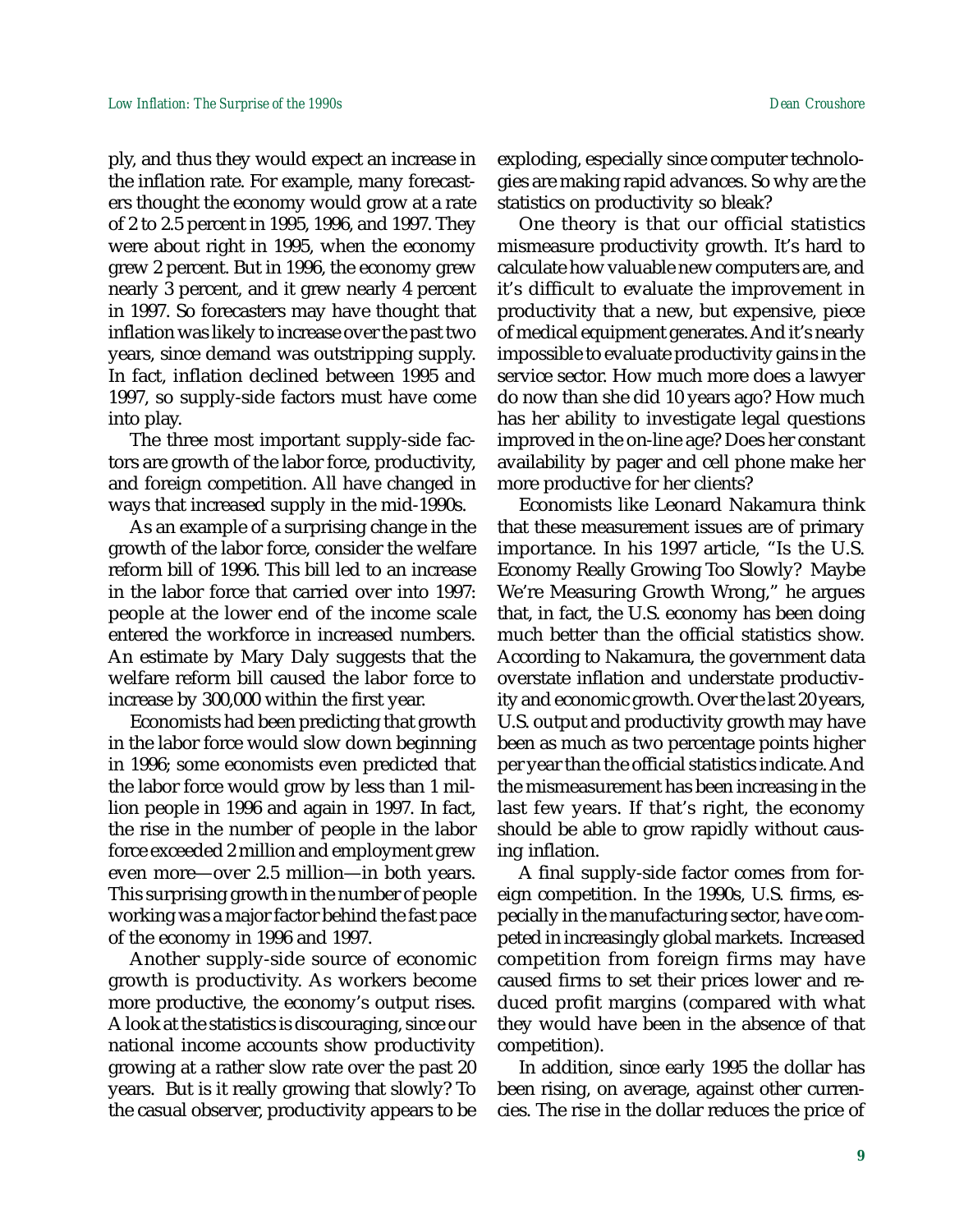imports into the United States, so U.S. firms that compete in the same markets as foreign firms must cut their prices to remain competitive. Again, the effect is likely to help reduce inflation.

All of these supply-side factors have been pushing inflation down in the 1990s, especially over the last few years. To the extent that forecasters didn't anticipate these factors, their inflation forecasts were too high.

**The Monetary and Financial Model.** One final method used to forecast inflation is the monetary model, which is best described by Milton Friedman's famous maxim, "Inflation is always and everywhere a monetary phenomenon." According to Friedman and other monetarists, what matters for inflation is not the growth rate of the economy but the growth rate of the money supply. Forecasters from the monetarist school look at the growth rate of the money

supply as an indicator of future inflation.

These days, financial innovation has made it difficult to interpret the growth rate of the money supply itself, but other economic variables provide some indication of whether monetary policy is easy or tight.7 One indicator of the stance of monetary

policy is the difference between the interest rate on the 10-year U.S. government bond and the interest rate on three-month Treasury bills. The bigger this difference, the easier the stance of monetary policy. Since 1994 this difference has been lower than it usually is in expansions (Figure 4).

Another important indicator of monetary policy is the real federal funds rate—the nominal interest rate on overnight loans between banks minus the expected inflation rate. The higher the real federal funds rate is, the tighter monetary policy is. Again, the data show that the real federal funds rate has been a bit higher over the past few years than its average in the 1970s (Figure 5).<sup>8</sup> That's good, because the

 ${}^{8}$ The figure shows the federal funds rate minus the oneyear-ahead expected inflation rate from the *Survey of Professional Forecasters.*



<sup>&</sup>lt;sup>7</sup>For example, in 1996, the M1 measure of the money supply (which includes currency and deposits in checking accounts) *fell* 4.6 percent while the M2 measure of the money supply (which includes M1, savings accounts, and small savings deposits) *grew* 4.3 percent.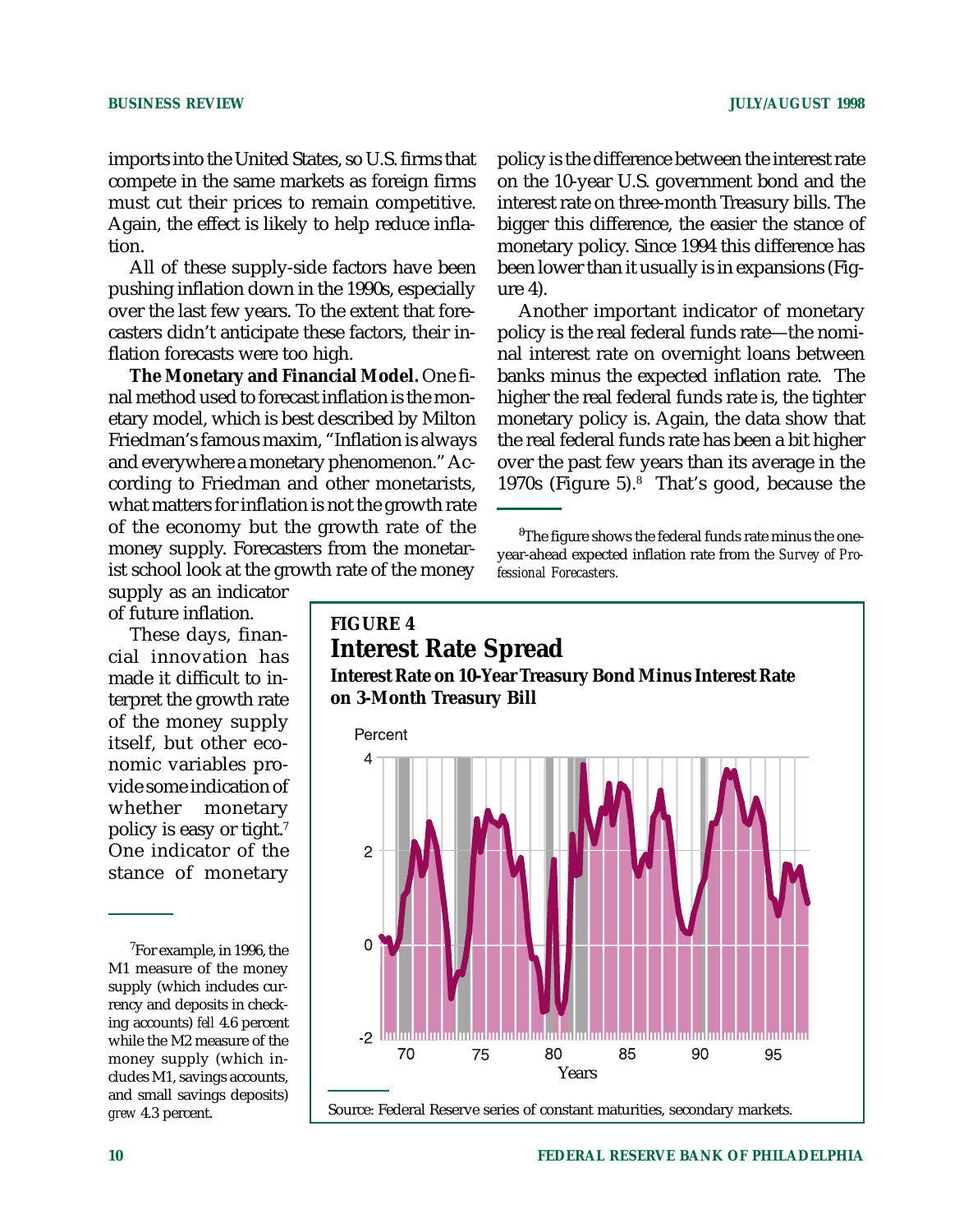1970s were a time when inflation accelerated. But the real federal funds rate in the 1990s isn't quite as high as it was in the 1980s. In the early 1980s, when the real federal funds rate was very high, inflation declined significantly. Later in the 1980s, when the real federal funds rate was about as high as it is now, inflation was fairly stable.

All these indicators point to tighter monetary policy in the 1990s than is usual in expansions. Thus monetary policy itself may be at least partly responsible for keeping inflation from rising. To the extent that forecasters misread the stance of monetary policy or relied too much on historical correlations or the Phillips curve, their forecasts called for higher inflation.

#### **CONCLUSION**

We've seen that inflation has been much lower in the 1990s than forecasters expected.



Source: Federal funds rate adjusted by one-year-ahead expectations of GDP price index from the *Survey of Professional Forecasters.*

Over the last six years, forecasters have continually predicted that inflation would rise, but it hasn't. It's difficult to figure out the exact source of their forecasting errors, but it's likely to be a combination of many factors. They may have based their forecasts on a cost view of inflation, using a Phillips curve, but not realized that the natural rate of unemployment was declining. They may have looked at historical correlations and assumed (incorrectly) that inflation always rises in expansions. They may have failed to take supply-side factors, such as increased growth in the labor supply, increased productivity, and foreign competition, sufficiently into account. And they may have failed to account completely for the degree of tightness of monetary policy.

With all of these considerations affecting inflation and forecasts of inflation, how should monetary policymakers react? The fact that in-

> flation forecasts have been too high makes policymakers wary of basing decisions solely on such forecasts.

> But if policymakers don't use forecasts, what do they do? They monitor the tightness of monetary policy, using a variety of financial indicators. They keep an eye on both supply and demand factors and do not assume that a rise in demand will necessarily bring higher inflation. Finally, policymakers realize that while Phillips curves and other methods of examining production costs have proven useful historically, they are difficult to use for forecasting inflation.